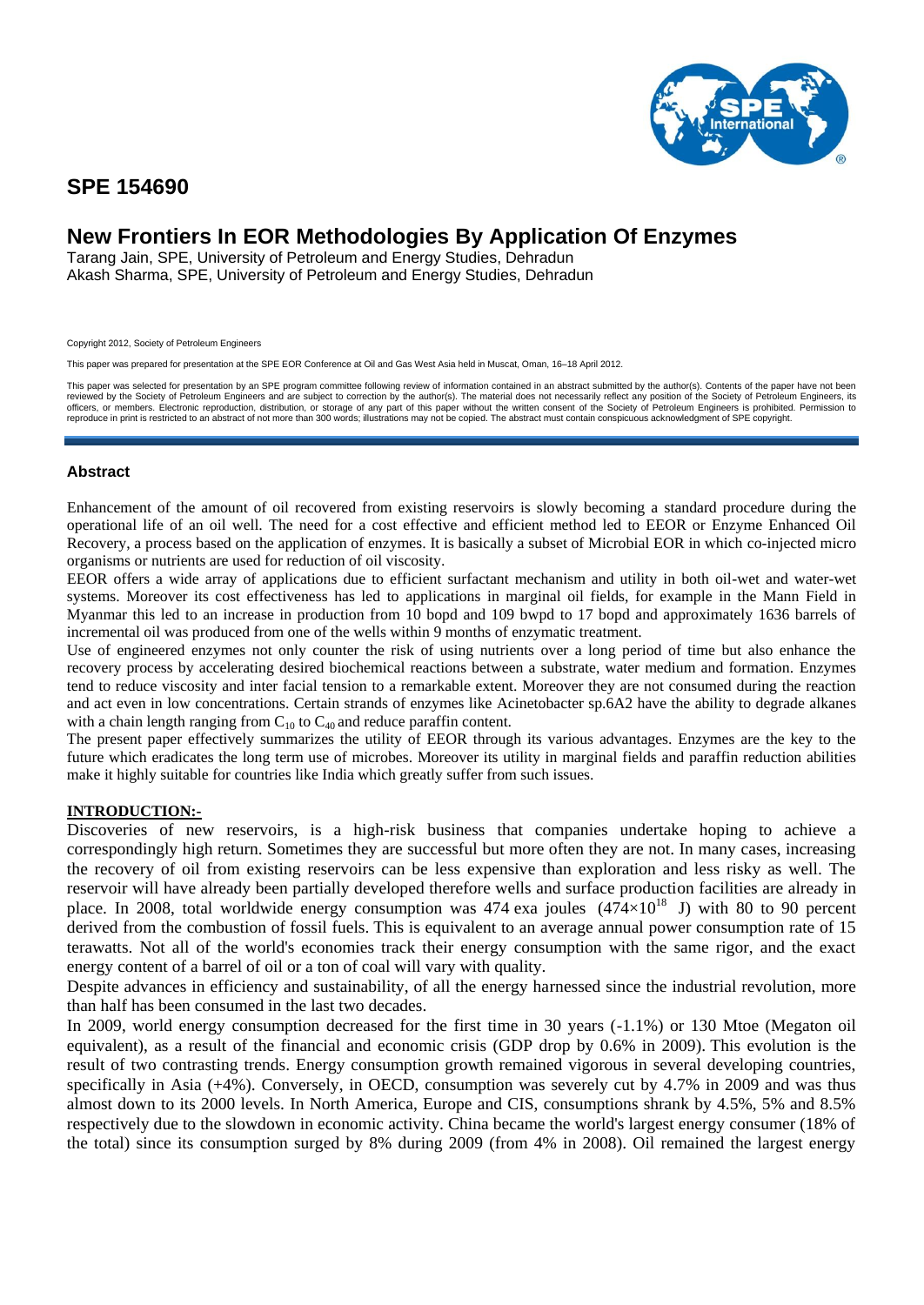source (33%) despite the fact that its share has been decreasing over time. Coal posted a growing role in the world's energy consumption: in 2009, it accounted for 27% of the total.

Hence it can be clearly seen that the world is in the dire need to improve and enhance its resource productivity. In such a case we need to expand our view to reach out to a broader scenario of technologies and advancements. Hence technologies like Enzyme Enhanced Oil Recovery put forward a strong viewpoint in the entire situation and can help reduce the demand and supply gap.

## **Background of EEOR**

Enzyme Enhanced oil recovery is a process which is aimed at mimicking the effect of MEOR or Microbial Enhanced Oil Recovery. A sub-category of MEOR involves the microbial product being Bio surfactants which serve the following purposes:-

- $\triangleright$  Reduce Interfacial tension between oil and rock/water surface
- $\blacktriangleright$  Leading to emulsification
- $\triangleright$  Improving pore scale

EEOR also serves the following needs as have been discussed in the previous section.

Microbial enhanced oil recovery refers to the use of microorganisms to retrieve additional oil from existing wells, thereby enhancing the petroleum production of an oil reservoir. In this technique, microorganisms are introduced into oil wells to produce harmless by-products, such as slippery natural substances or gases, all of which help propel oil out of the well. Because these processes help to mobilize the oil and facilitate oil flow, they allow a greater amount to be recovered from the well

## **What Are Enzymes?????**

Enzymes are biological catalysts made of proteins that catalyze (i.e. significantly accelerate) specifically desired biological chemical reactions between a substrate (oil), the water medium and formation. The enzymes lower the activation energy needed for the reaction without being consumed. Enzymes can catalyze up to several million reactions per second. Our enzymes are engineered with an active site having a strong affinity for the oil. Shown in figure 1.

## **EEOR -THE TECHNOLOGY AND THE PRINCIPLE**

The enzymes involved are in the Hydrolase (water soluble) class of Enzymes. Hydrolases catalyze reactions between a substrate (oil), formation and water, and bind water to certain molecules. In this way, larger molecules are broken into smaller ones. These enzymes also break various bonds in the oil environment to release and mobilize the oil.

The EOR Solutions technology is based on a water soluble liquid enzyme with unique properties to interact catalytically with hydrocarbons. The product is made of oil loving microbes where the oil digesting property is neutralized, but where the ability to attach to and release hydrocarbons is kept.

The enzymatic function of the product is due to the fact that the enzymes seek and release the oil, but is not consumed in the releasing mechanism. After the release of hydrocarbons the enzymes will be attached to the solid surfaces and be dissolved in the water phase in the reservoir. Accordingly the enzymes are available to interact with new hydrocarbons and cause release of oil.

An oil wet system is characterized by the major part of the rock surface to be covered by oil. The oil releasing principle of the enzymes in such a system is shown in the figure 2 and 3

Due to the biological nature and catalytic action of the enzymes, it is very different from surfactants and microbes that are being used for EOR. The well stimulation process with the enzyme technology is very simple and since the enzymes are not consumed in the oil releasing process, they continue to act in low concentrations and as long hydrocarbons are present. The effect of the treatment with enzymes could last for years. Hence, oil well stimulation with this technology is economically extremely favorable to end users.

#### **Working Principle**

Similar to the oil wet system, a water wet system is characterized by the major part of the rock surface to be wetted by the water phase. In such an arrangement the water exists more or less as a continuous film through pores and open channels and the oil is resting on a film of water Such a system is also typical for a result of a process referred to as snap-off of oil. This is a system where water is pushing oil through pore throats and droplets of oil are released from the main oil globule by a snap-off. This process leaves trapped oil drops in pores.

When the enzyme – water solution floods and replaces the water or brine phase in such a system, the solid surfaces also become wetted by an enzyme – water phase. In addition the enzyme recognizes – attaches to and releases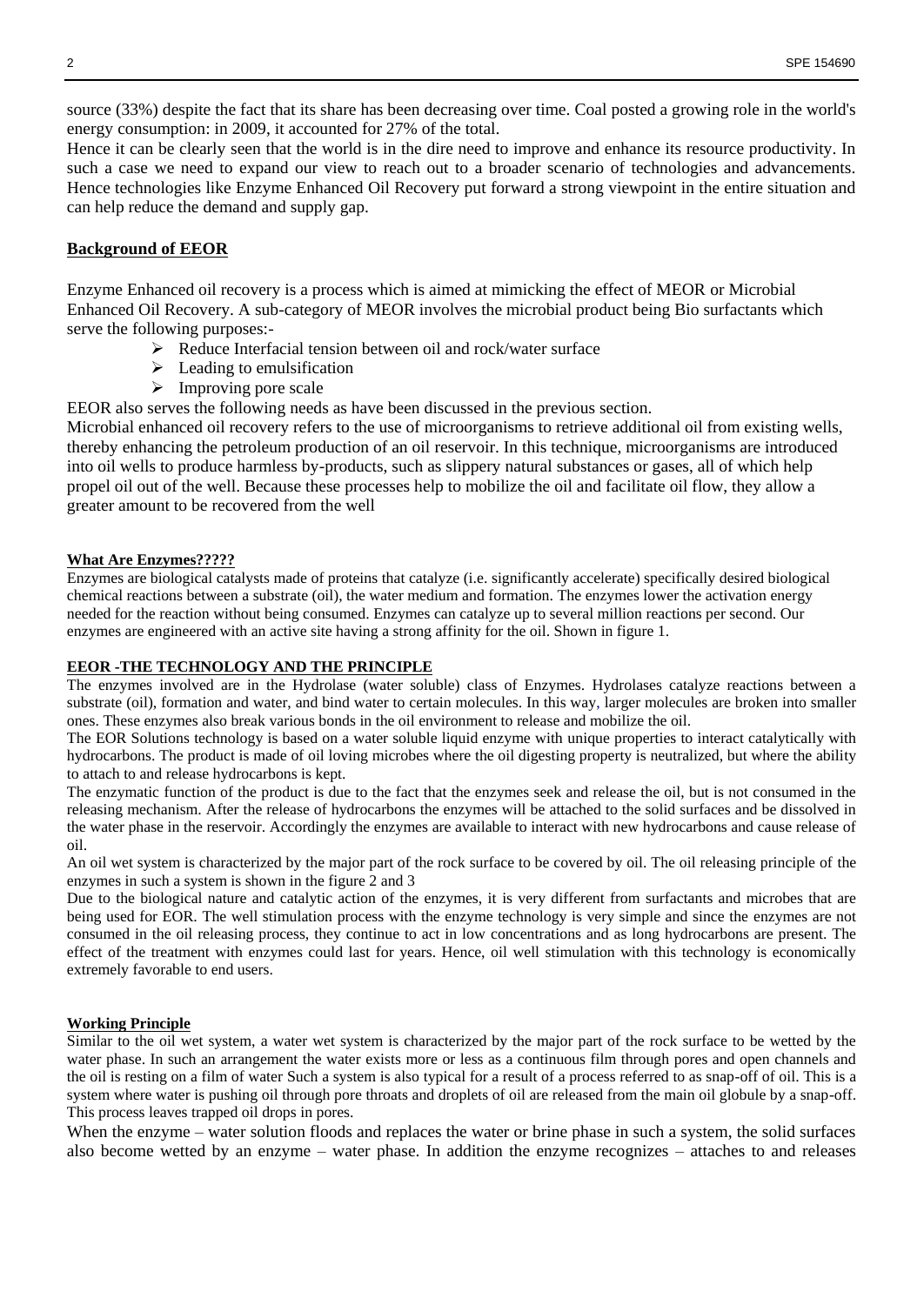hydrocarbons from the oil globule. This in turn drastically reduces the surface tension between the oil globule and aqueous phase. The reduction in Interfacial Tension (IFT) between the oil and hydrocarbon is documented by separate lab measurements. These effects in turn cause release of oil droplets from the parent oil globule and the now formable shape of the parent oil globule makes it subject to be pushed out of the pore in the direction of flow for the displacing fluid. This situation is schematically shown in Figure 4. Model sketch of oil releasing mechanism of enzymes in a typical water wet system. Red spots indicate a few enzyme molecules attached to oil globule surface. The enzyme wetted surfaces of the solids are not marked.

## **PARAFFIN REDUCTION**

Paraffins, mainly composed of long chain alkanes (LCA), pose a problem in the recovery of oil from fields producing paraffinic oil. This is due to the build up of paraffinic deposits. Solidification and aggregation of LCA can cause serious problems in oil recovery due to clogging of oil production pipes, deposits in the process equipments and sealing off pores in the reservoirs. Partial degradation, i.e. reduction in chain length of LCA present in such oils is likely to greatly increase its quality as well as enhance the recovery.

Enzymes used in the EEOR procedure have an essential and vital characteristic that they help in reduction of LCA in situ. [1] One strain, identified as *Acinetobacter sp. 6A2,* was isolated by screening for strains capable of utilizing paraffin with a melting of 52-54°C. The strain was shown to be able to degrade alkanes with a chain length from C10 to C40. Therefore by utilizing such enzymes in the EEOR procedure we can effectively control wax deposition and reduce paraffin content

#### **Disadvantages of MEOR:**

- Health, Safety and Environment (HSE)
- A better understanding of the mechanisms of MEOR is required
- The ability of bacteria to plug reservoirs
- Numerical simulations should be developed to guide the application of MEOR in fields
- Microbes may require a detailed pre-treatment of fermentable carbohydrate nutrient base.

#### **Advantages EEOR:**

- Reduce interfacial tension between oil and rock/water surface
- Leading to emulsification
- Improving pore scale
- The well stimulation process with the enzyme technology is very simple.
- Since the enzymes are not consumed in the oil releasing process, they continue to act in low concentrations and as long hydrocarbons are present.
- The effect of the treatment with enzymes could last for years.
- Hence , oil well stimulation with this technology is economically extremely favorable to end users.

#### **Limitations of EEOR**

- Enzyme enhanced oil recovery does not work on gas wells.
- In case of wells with water coning problem…they cannot be used until water cut problem is solved.
- In case of sand control problems enzymes cannot be used until the problem of sand production is rectified.
- Must be used within 2-3 years of manufacture.

#### **EEOR in Waterflooding Processes**

Since the enzymes used in EEOR are completely mixable with water, they can be diluted upto a level of below 750 ppm and can still be effective in releasing crude oil from the sand surfaces in the formation. These can therefore be used as a useful agent in all secondary oil – recovery drive process. This will not only increase the effectiveness of the waterflood process by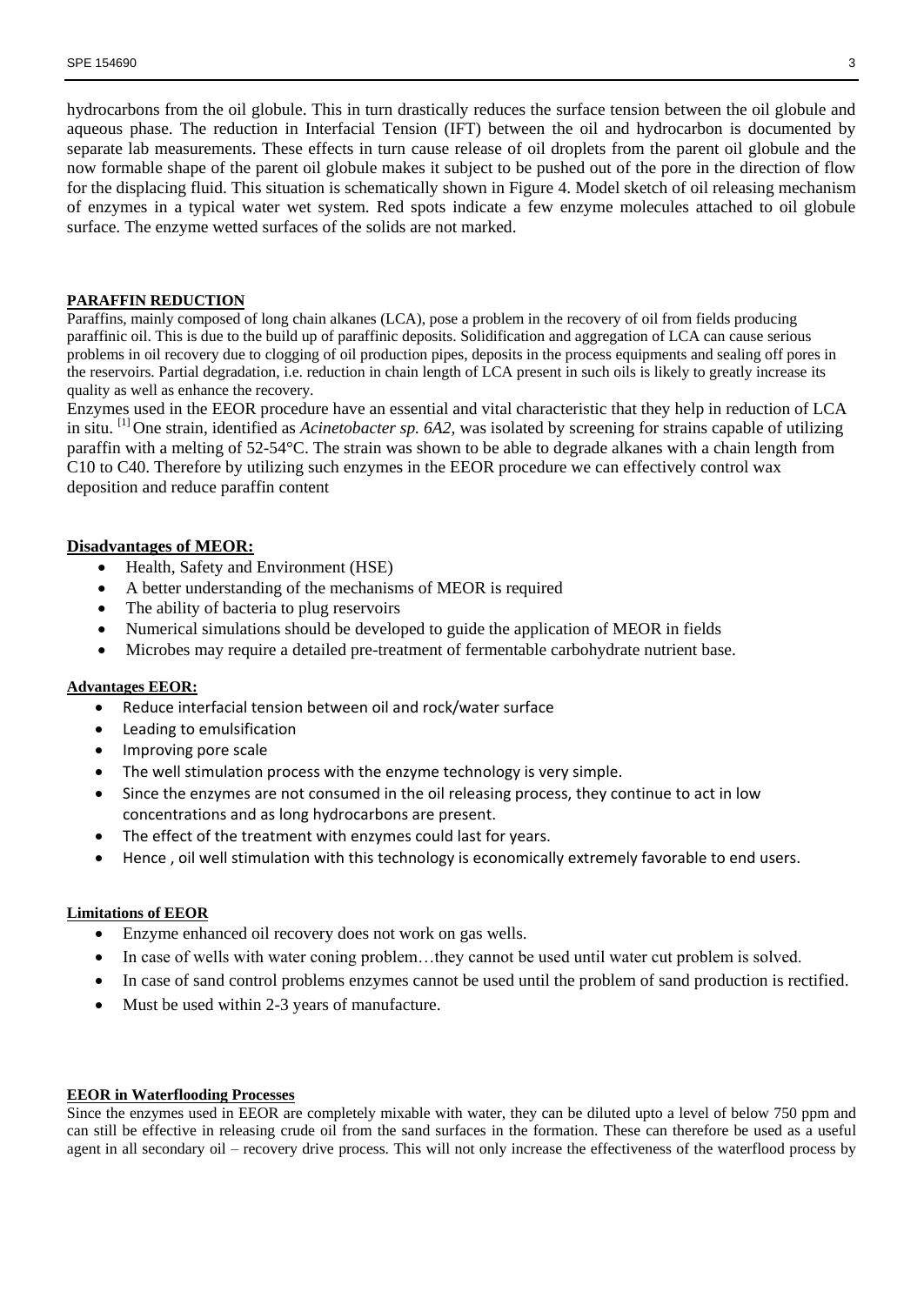increasing the amount of oil produced but also reduces the pumping pressure needed to a much greater extent thereby, reducing energy costs. As shown in figure 5.

## **CASE STUDY: Mann Oil Field, Myanmar:**

Mann Field is a brownfield located in Salin sub-basin of Myanmar in Southeast Asia. The field began producing in 1970, predominately from Oligocene reservoirs that consist of 26 stacked sandstone payzones. More than 667 wells have been drilled and completed, and 118 million stock tank barrels of oil have been produced. Average porosity of the reservoir is 18% and average permeability is 10-250 md. Oil gravity is typically 36.5° API which is paraffinic in certain horizons, and the gas gravity is 0.65.

#### *The Operation:-*

A test well was treated with four drums of enzyme concentrate diluted up to 2% in formation compatible, filtered brine. Pretreatment production was 14 bopd and 2 bwpd. Current production is 18 bopd, and 530 incremental barrels were produced in 13 months following the 11,000 gal treatment. Pretreatment production from the second well was 10 bopd and 109 bwpd. The production increased to  $16 - 17$  bops and approximately 1636 barrels of incremental oil was produced during nine months since the treatment. Additional enzyme treatments are being designed for wells in Mann Field with higher current oil productivities.

#### **Conclusion :-**

Following are some of the facts related with Enzyme enhanced oil recovery:-

- Application of modified enzyme can improve oil production as proved in case of Mann oilfield.
- Production from other wells can also be enhanced by effective modification of the enzyme solution.
- Various tests indicate the possibility of using enzymes in wells with high water cut.
- Long chain alkane degradation has a potential as a new wax control technology in crude with high paraffinic content and this problem can be solved through use of Enzymes.
- Enzymatic action not only helps in reduction of pour point but also shows dramatic decrease in viscosity at low temperature.

With the ever increasing demand supply gap and the current energy hungry scenario it has become essential to enhance the efficiency of current energy resources. An optimization of the various processes that involve extraction of oil, i.e. the main energy resource. The current methods include Primary and secondary recovery techniques but they are still not completely efficient and optimum. Hence we look for out-of-the-box option for increasing the oil recovered from a reservoir. Proposed technique is Enzyme Enhanced oil recovery which is a leap of improvement from the current method used the MEOR. EEOR works efficiently and has various advantages which also serve the purpose of it serving as a revolutionizing process in the E&P process especially in the Indian scenario which suffers severely from various problem including high paraffin content and poor crude quality.

#### **References:-**

- William K. Ott, Thu Nyo, Win Nyunt Aung and Aung Thet Khaing, "*EEOR Success in Mann Field, Myanmar*", SPE 144231, SPE Enhanced Oil Recovery Conference held in Kuala Lumpur, Malaysia, 19-21 July 2011.
- Hans Kristian Katlar, Alexander Wentzel, Mimmi Throne-Holst, Sergey Zotchev and Trond Ellingensen, "*Wax Control by Biocatalytic Degradation in High-Paraffinic Crude Oils*", SPE 106420, SPE International Symposium on Oilfield Chemistry held in Houston, Texas, USA, 28 Feburary – 2 March 2007.
- Anderson, D., Graves, R., Miskimins, J., Mu, S., 11-14 June 2007 : "*Application of a Multidisciplinary Workflow in a Mature Oil Field, Mann Field, Myanmar*", *SPE 106278,* Europec/EAGE Conference and Exhibition, London, UK
- Feng, Q., Ma, X., Qin, B., Shao, D., Want, X., and Zhou, L., Feburary 2009: "*EOR Pilot Tests with Modified Enzymes – Dangang Oilfield China*", SPE Reservoir Evaluation & Engineering, 79-87.
- Sen, R., 2008, "*Biotechnology in Petroleum Recovery: The Microbial EOR.*" Progress in Energy and Combustion Science, 34(6): Pg 714-724.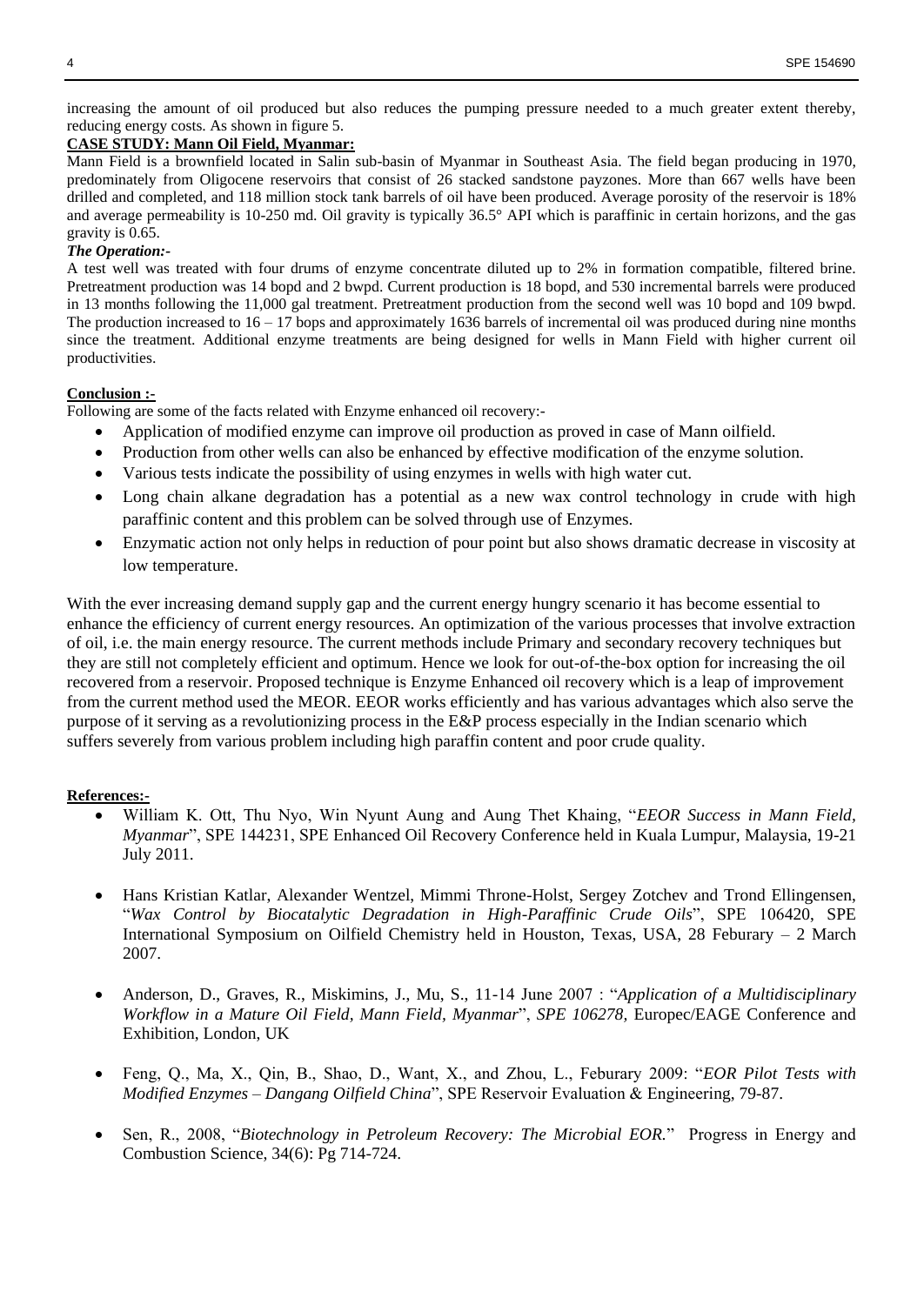





**Figure 2 &3 –** *Crude oil release by enzymes in Oil wet systems*



**Figure 4 –** *EEOR in water wet systems*